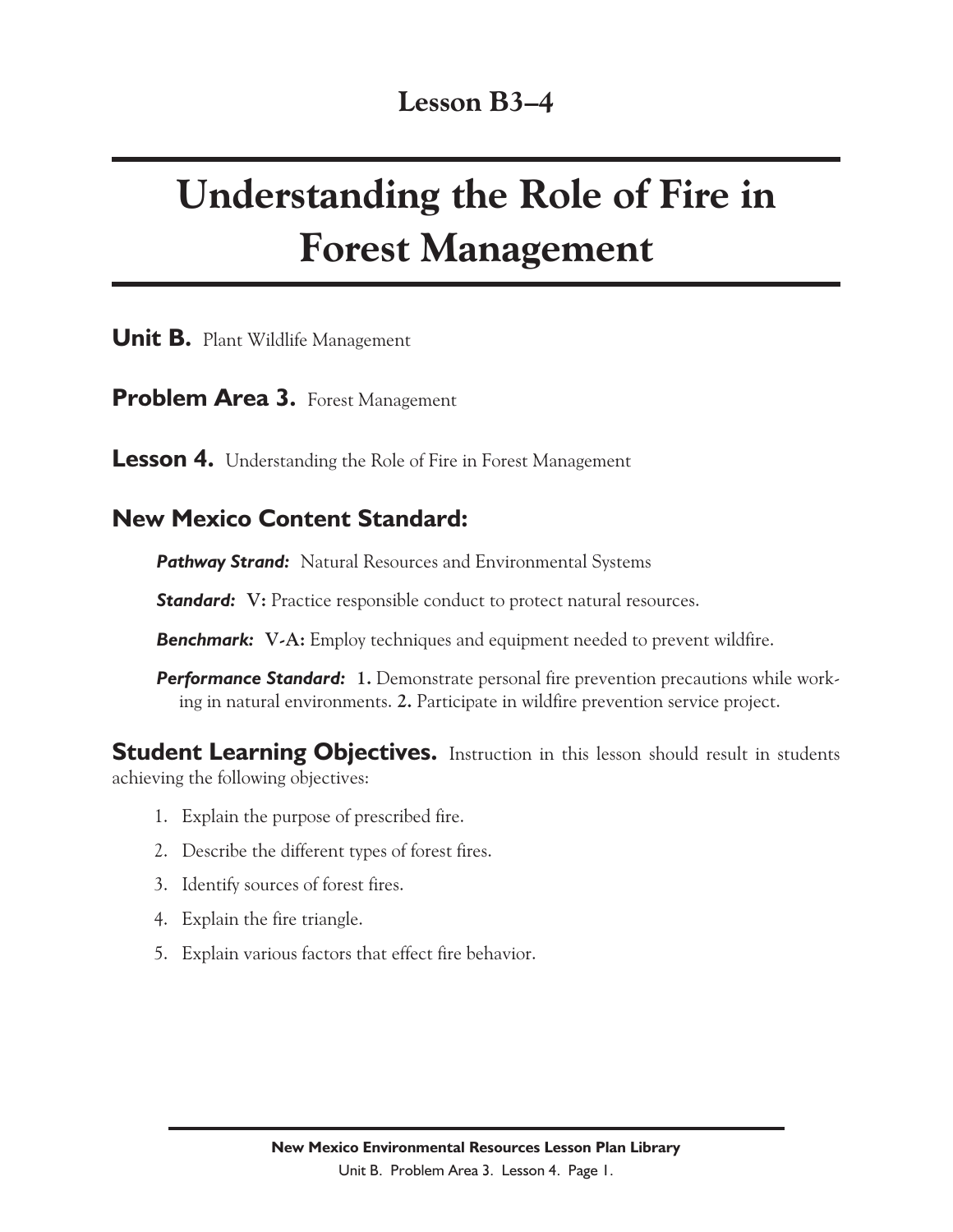<span id="page-1-0"></span>List of Resources. The following resources may be useful in teaching this lesson:

**Recommended Resources.** One of the following resources should be selected to accompany the lesson:

Rolfe, Gary L., John M. Edgington, I. Irving Holland, and Gayle C. Fortenberry. *Forests and Forestry* 6th Edition. Upper Saddle River, New Jersey: Prentice Hall Interstate, 2003. (Chapter 12)

**Other Resources.** The following resources will be useful to students and teachers:

Camp, William G. and Thomas B. Daugherty. *Managing Our Natural Resources* 4th Edition*.* Albany, New York: Delmar, 2002. (Chapter 21)

## **List of Equipment, Tools, Supplies, and Facilities**

Writing surface Overhead projector Transparencies from attached masters

**Terms.** The following terms are presented in this lesson (shown in bold italics):

[Crown fires](#page-3-0) [Crowning out](#page-3-0) [Fire behavior](#page-4-0) [Fire season](#page-4-0) [Fire triangle](#page-4-0) [Ground fires](#page-3-0) [Ignition temperature](#page-4-0) [Incendiary fires](#page-3-0) [Prescribed fire](#page-2-0) [Surface fires](#page-3-0) [Updrafts](#page-5-0) [Wildfire](#page-2-0)

**Interest Approach.** Use an interest approach that will prepare the students for the lesson. Teachers often develop approaches for their unique class and student situations. A possible approach is included here.

*Ask students if all fires are bad. Allow students to share their thoughts with the entire class. Ask them to defend their responses. After several students have given their answer, lead discussion to lesson objectives. At the conclusion of the lesson, ask the students the same question. Ask why some students changed their answer from their early response.*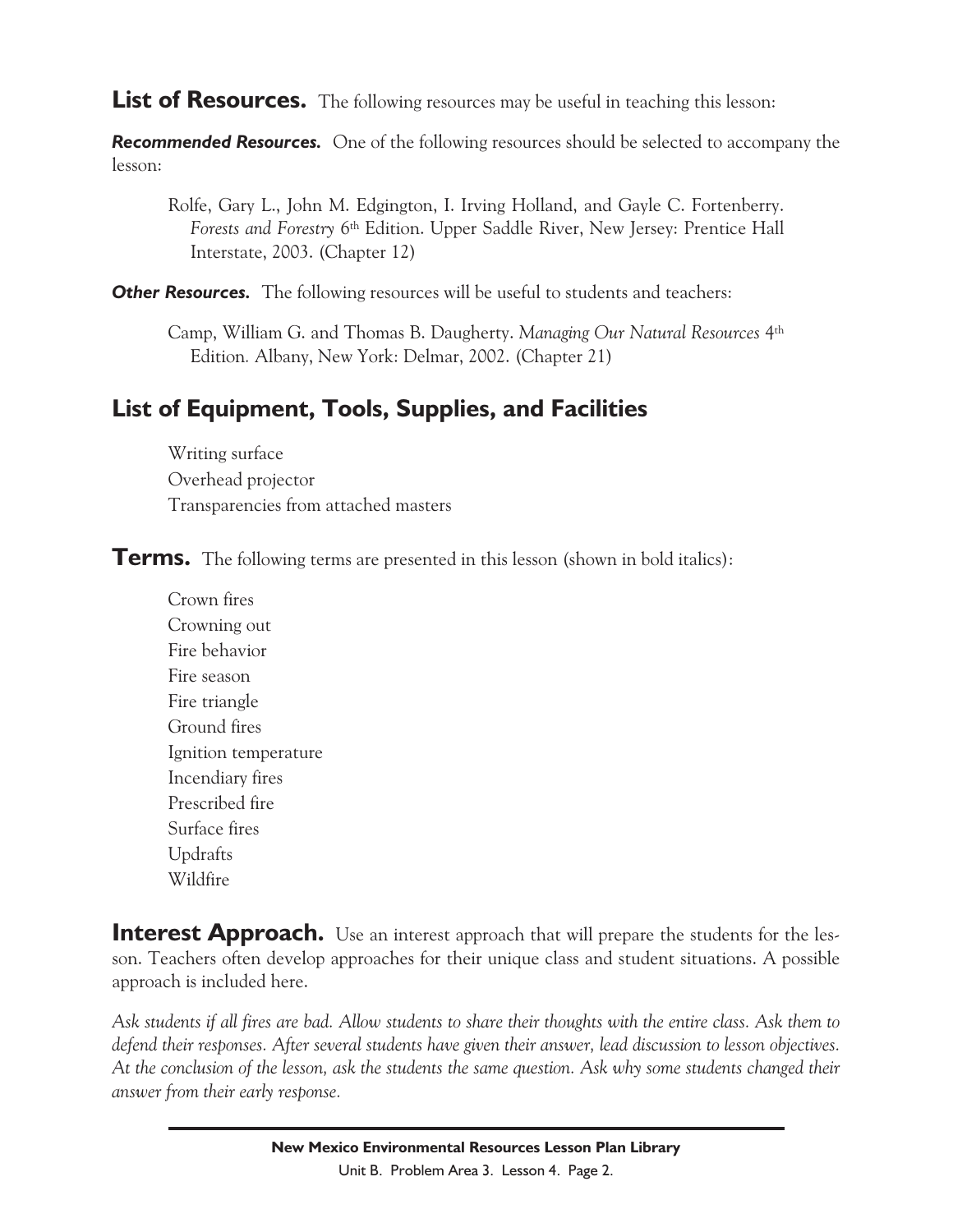# <span id="page-2-0"></span>Summary of Content and Teaching Strategies

**Objective 1:** Explain the purpose of prescribed fire.

*Anticipated Problem:* Are there any benefits of prescribed fire?

- I. A *[prescribed](#page-1-0) [fire](#page-1-0)* is a managed, intentional fire set by humans for a specific purpose. A prescribed fire is usually controlled and contained within a specific area.
	- A. A properly controlled prescribed fire produces several benefits for the forest, wildlife, and people. Some of the benefits are:
		- 1. Reducing the hazard of wildfire by removing fuel from the forest floor. A *[wildfire](#page-1-0)* is a fire that endangers people or property, which is not within an area designated to be managed by the use of fire, or that, in conjunction with weather or other conditions, may threaten to expand, thus endangering people, property, or non fire-management areas.
		- 2. Preparing sites for seedlings and planting. A prescribed burn can remove other plants that will act as competition for nutrients and water to the new trees.
		- 3. Removing undesirable trees and brush cluttering the forest understory.
		- 4. Assist in controlling forest diseases.
		- 5. Improves the quality of grass for grazing by removing brush and dried weeds.
	- B. The use of prescribed fire as a management technique should only be conducted by a trained forester. It is a difficult task to perform safely. Here are some factors that should be adhered to in the safe use of prescribed fire.
		- 1. Weather conditions—Only a small area should be burned at a time. The humidity and moisture content in the forest must not be too low. There should only be a slight breeze.
		- 2. Fire intensity—The fire must not be allowed to get too hot. High heat intensity can cause the leaves of trees to wilt, damaging the trees. The heat can also cause the cambium layer under the bark to literally cook.
		- 3. Fire containment—The fire must not be allowed to get out of control. If a prescribed fire breaks containment, it becomes a wildfire and can cause great damage.

*There are many techniques that can be used to assist students in mastering this material. Students need text material to aid in understanding the purpose of prescribed fire. Chapter 21 in Managing Our Natural Resources is recommended.*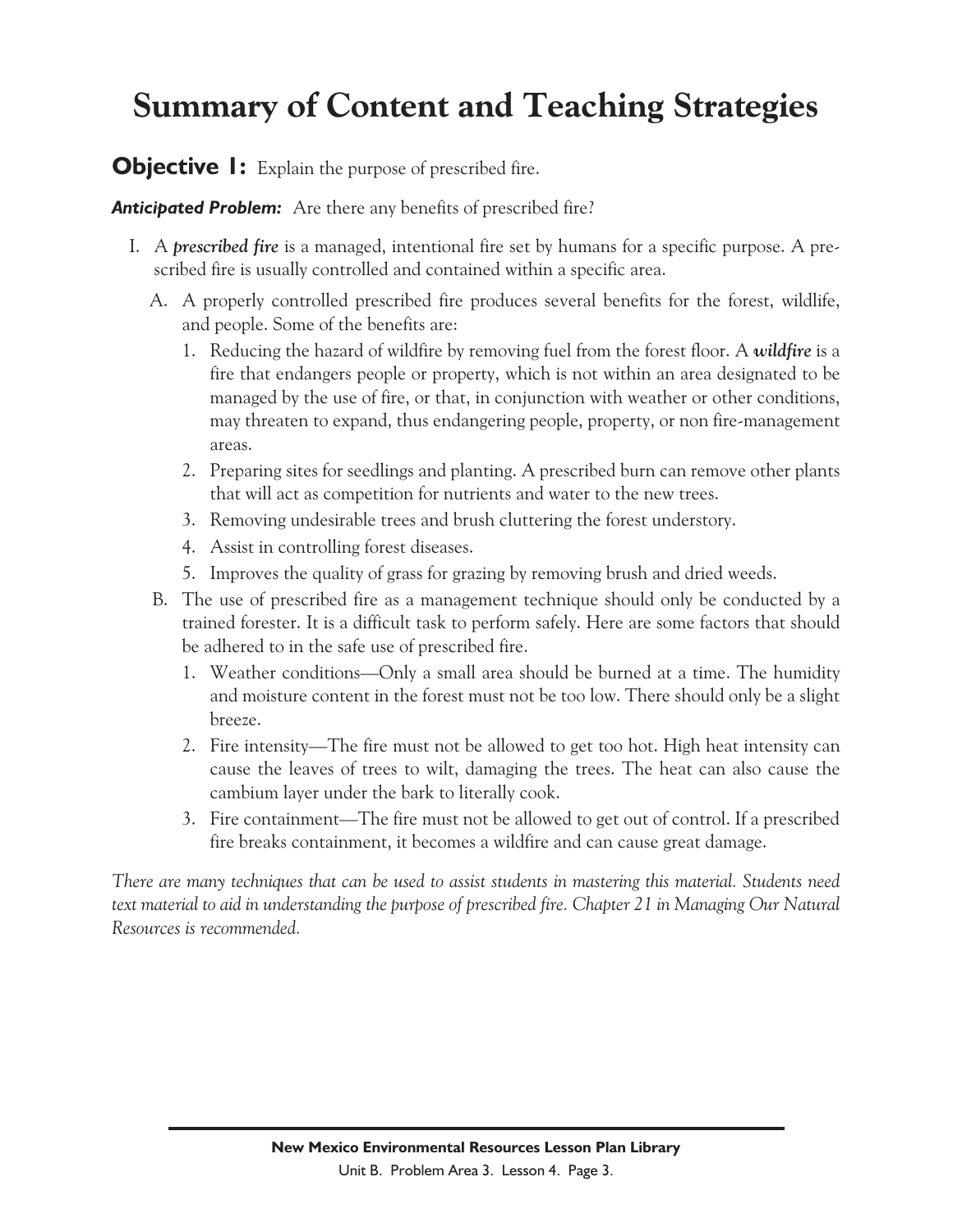#### <span id="page-3-0"></span>**Objective 2:** Describe the different types of forest fires.

*Anticipated Problem:* Are there different types of forest fires?

- II. The USDA Forest Service categorizes forest fires into three general types: surface, ground, and crown fires. More than one of these types of fires may occur within the same forest fire.
	- A. *[Surface fires](#page-1-0)*—These fires burn surface litter such as needles, leaves, and twigs on the forest floor and small vegetation. These are the most common kind of fires.
	- B. *[Ground fires](#page-1-0)*—These fires burn the organic materials beneath the surface litter of the forest floor. They burn organic materials in various stages of decomposition that have accumulated on top of the mineral soil. In peat bogs or swamps, ground fires may burn many feet below the ground surface in the deep, organic material.
	- C. *[Crown fires](#page-1-0)*—These fires burn from top to top of trees or shrubs, sometimes independently of a surface fire. However, crown fires almost always start as surface fires. When an abundance of surface fuel is present, fires may burn into the upper portion of trees. This is called *[crowning out](#page-1-0)*. Crown fires are the fastest spreading of all types of fires. They are more common in coniferous forests than deciduous forests because of the higher flammability of the coniferous foliage.

*There are many techniques that can be used to assist students in mastering this material. Students need text material to aid in understanding the different types of forest fires. Chapter 12 in Forests and Forestry is recommended. Use TM: B3–4A to aid in discussion on this topic.*

#### **Objective 3:** Identify sources of forest fires.

#### *Anticipated Problem:* What are the most common sources of forest fires?

- III. Forest fires can be caused natural, often by lightning strikes. However, people cause the majority of forest fires. Some of the major sources of forest wildfires are:
	- A. *[Incendiary fires](#page-1-0)*—This category of fires included malicious burning or arson. This also includes fires that were set as prescribed fires, but got out of control.
	- B. Debris burning—The burning of trash, brush, tree tops, and branches after harvest often gets out of control and causes a great deal of damage.
	- C. Smokers—Smokers were once a much more serious problem than they are today. Through education campaigns, the number of fires started by the careless discarding of a match or cigarette has been reduced.
	- D. Railroads—Like smokers, the number of fires started by railroad locomotives has dramatically been reduced. In the time of the steam locomotive, fires were more common as these machines produced sparks that often started fires. Also, fire was used to clear brush and grass from railroad tracks and right-of-ways.
	- E. Lightning—This is the main natural cause of forest fires. A bolt of lightning produces great heat, but during a rainstorm there is little danger of forest fire. Electrical storms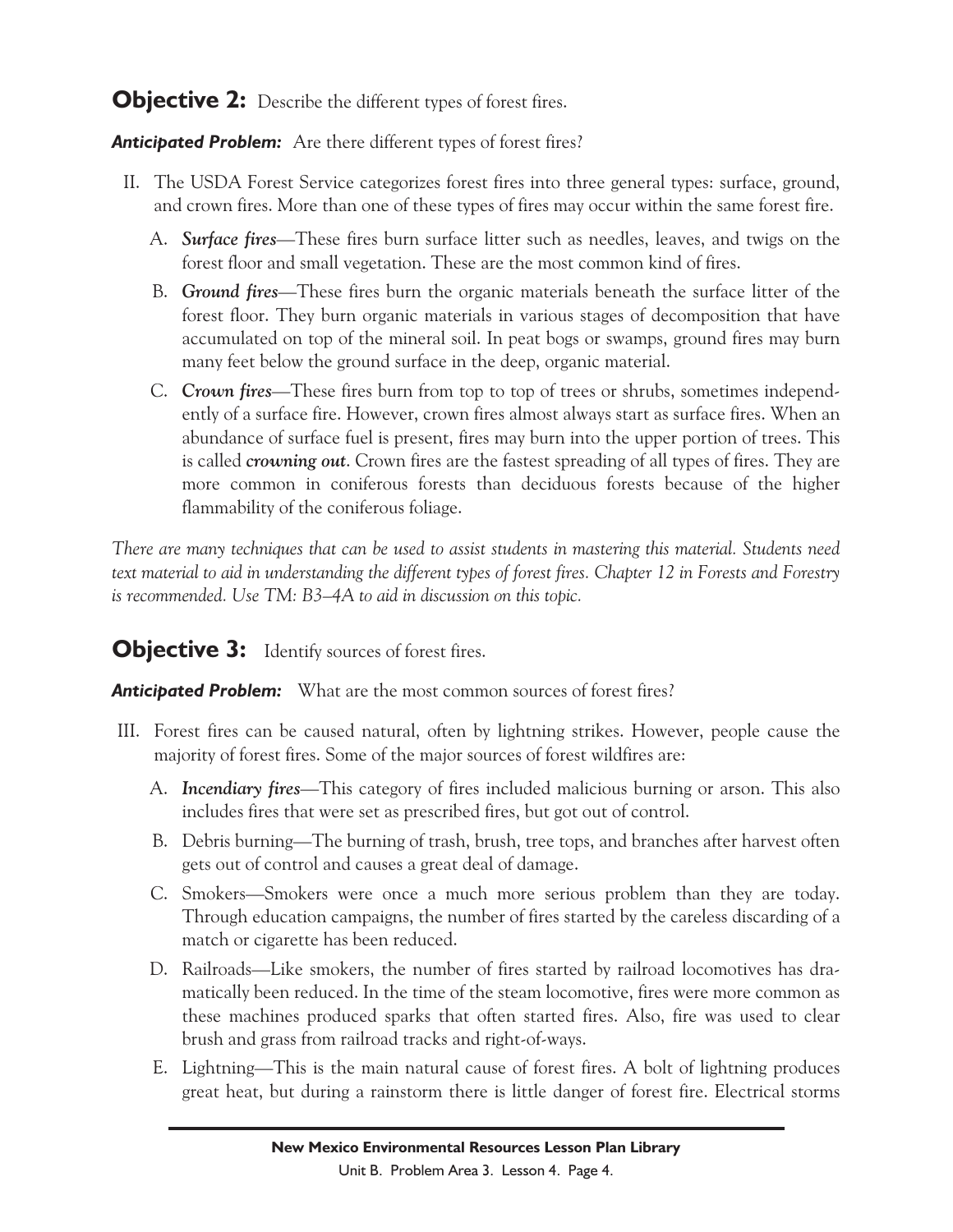without rain produce up to 9 percent of the fires on protected forest lands in the United States.

<span id="page-4-0"></span>*There are many techniques that can be used to assist students in mastering this material. Students need text material to aid in understanding the most common sources of forest fires. Chapter 21 in Managing Our Natural Resources is recommended.*

### **Objective 4:** Explain the fire triangle.

#### *Anticipated Problem:* What is the fire triangle?

- IV. Fire is both a physical and chemical process. It is the result of quick combustion of oxygen with another substance. For a forest fire to occur, three things are required: fuel, oxygen, and heat. The relationship between these three can be illustrated as the *[fire triangle](#page-1-0)*. For a fire to start all three factors within the fire triangle must be present. If one factor is removed, the fire goes out. This simple idea forms the basis for the very complicated and difficult processes of fighting forest wildfires and controlling prescribed fires.
	- A. Fuel—Fuel is something that can burn. Trees, dead leaves, grasses, forest litter, and many other things in the forest are combustible.
	- B. Oxygen— Oxygen gas makes up about 20 percent of the surface atmosphere.
	- C. Heat—For a combustible material to burn, it must reach its *[ignition temperature](#page-1-0)*. Most forest fuels have ignition temperatures of 600° to 880°F (316° to 471°C). The ignition temperature of an item is the same whether the material is wet or dry. However, since water boils at a lower temperature, wet leaves and wood exposed to open flame do not get much above the boiling point of water until all the water evaporates.

*There are many techniques that can be used to assist students in mastering this material. Students need text material to aid in understanding the purpose of prescribed fire. Chapter 21 in Managing Our Natural Resources is recommended. Use TM: B3–4B to aid in discussion on this topic.*

**Objective 5:** Explain various factors that affect fire behavior.

*Anticipated Problem:* What are some factors that affect the behavior of forest fires?

- V. *[Fire behavior](#page-1-0)* relates to what a fire does. Forest fires are capable of doing many things under a wide range of conditions. Some may burn very slowly while others may whip quickly through the tops of trees or brush at up to 5 miles per hour. For this reason, a knowledge of fire behavior is essential to fire management activities. The behavior of a fire is related to its intensity and speed. Several factors must be considered in understanding fire behavior. These include:
	- A. Fire Seasons—Fire seasons vary by areas of the United States. In the North and the West, the summer months are generally the period of most fires, while in the South, the fall or the spring may be the "hottest" wildfire period. The *[fire season](#page-1-0)* refers to the time when the buildup of fuels and the occurrence of extended dry periods are greatest.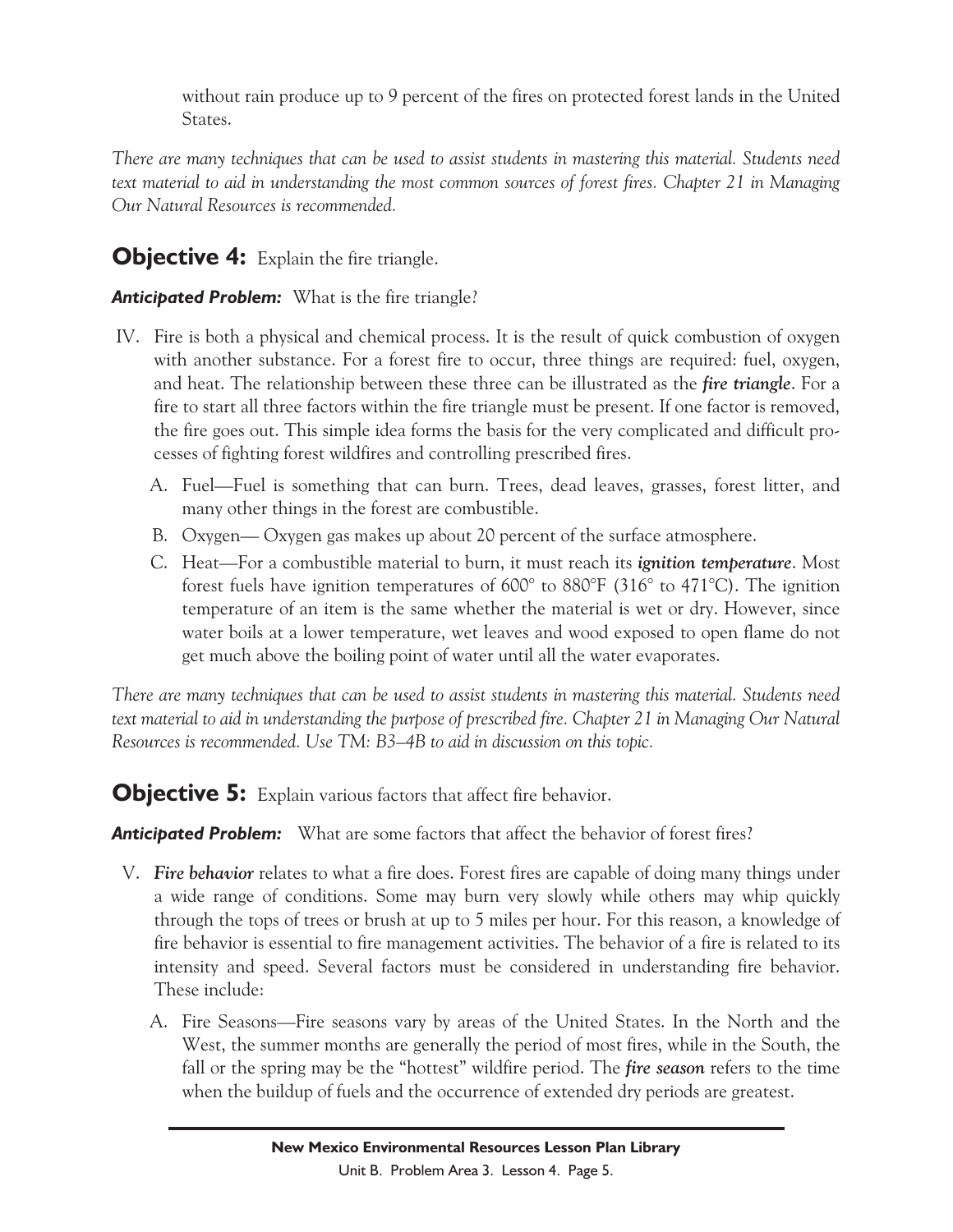- <span id="page-5-0"></span>B. Air Movements—The speed and direction of the wind at different levels, including both horizontal and vertical movements, govern the duration and speed of a fire. Wind adds to the severity of a fire by drying out the vegetation and fuel. Also, because hot air rises, fires tend to create their own winds, or *[updrafts](#page-1-0)*. These updrafts may carry sparks into upper winds, which then scatter them into unburned areas and can cause the fires to grow.
- C. Topography—The topography of the land has an important influence on the rate at which a fire spreads. The steeper the terrain, the more rapidly the fuel comes into contact with the flames. Steep slopes also increase the updraft, further speeding the fire's spread. Generally, fires move up slopes, but some have also spread downward. Streams, highways, fields, and other areas serve as natural barriers to fires.

*There are many techniques that can be used to assist students in mastering this material. Students need text material to aid in understanding the different types of forest fires. Chapter 12 in Forests and Forestry is recommended.*

**Review/Summary.** Use the student learning objectives to summarize the lesson. Have students explain the content associated with each objective. Student responses can be used in determining which objectives need to be reviewed or taught from a different angle. Questions at end of chapters in the textbook may also be used in the review/summary.

### **Evaluation.**

### **Answers to Sample Test:**

#### *Part One: Matching*

 $1 = d$ ,  $2 = e$ ,  $3 = b$ ,  $4 = f$ ,  $5 = a$ ,  $6 = c$ 

#### *Part Two: Completion*

- 1. up
- 2. ignition temperature
- 3. Lightning

#### *Part Three: Short Answer*

- 1. Heat; Oxygen; Fuel
- 2. See Objective 1 in lesson for scoring this question.
- 3. Fire seasons, air movement, and topography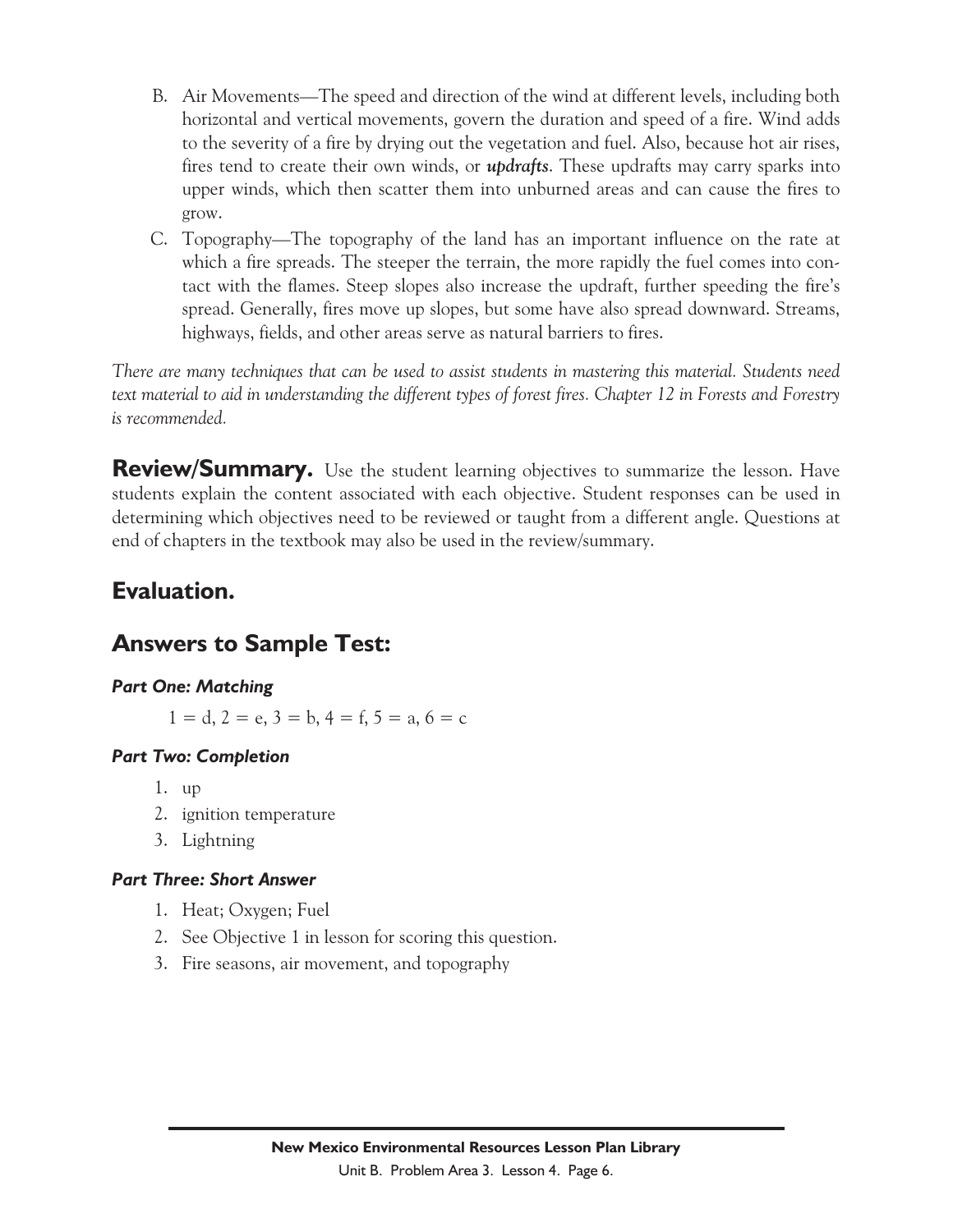# Test

# Lesson B3–4: Understanding the Role of Fire in Forest Management

#### *Part One: Matching*

*Instructions.* Match the term with the correct response. Write the letter of the term by the definition.

| a. Crown fires | c. Ground fires    | e. Updrafts |
|----------------|--------------------|-------------|
| b. Fire season | d. Prescribed fire | f. Wildfire |

- 1. A managed, intentional fire set by humans for a specific purpose.
	- 2. Winds created by a forest fire.
- 3. The time when the buildup of fuels and the occurrence of extended dry periods are greatest.
	- \_\_\_\_\_\_\_ 4. A fire that endangers people or property, which is not within an area designated to be managed by the use of fire, or that, in conjunction with weather or other conditions, may threaten to expand, thus endangering people, property, or nonfire-management areas.
- \_\_\_\_\_\_\_ 5. These fires burn from top to top of trees or shrubs, sometimes independently of a surface fire.
	- \_\_\_\_\_\_\_ 6. These fires burn the organic materials beneath the surface litter of the forest floor.

#### *Part Two: Completion*

*Instructions.* Provide the word or words to complete the following statements.

- 1. Generally, fires move slopes.
- 2. For a combustible material to burn, it must reach its \_\_\_\_\_\_\_\_\_\_\_\_\_\_\_\_\_\_\_\_\_\_.
- 3. \_\_\_\_\_\_\_\_\_\_\_\_\_\_\_\_\_ is the main natural cause of forest fires.

#### *Part Three: Short Answer*

*Instructions.* Provide information to answer the following questions.

1. List the three factors that make up the fire triangle.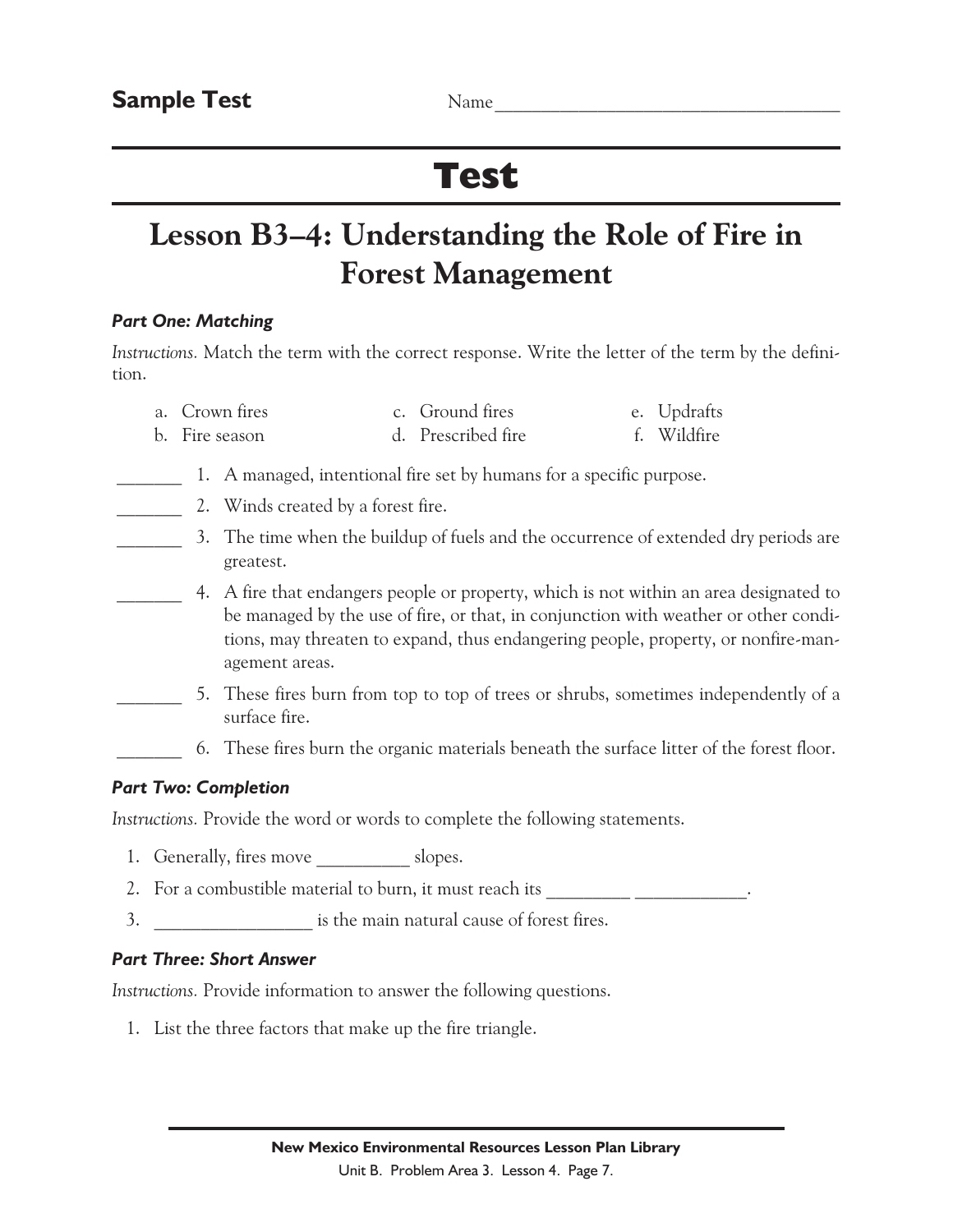2. List at least three benefits of prescribed fires.

3. List three factors that affect fire behavior.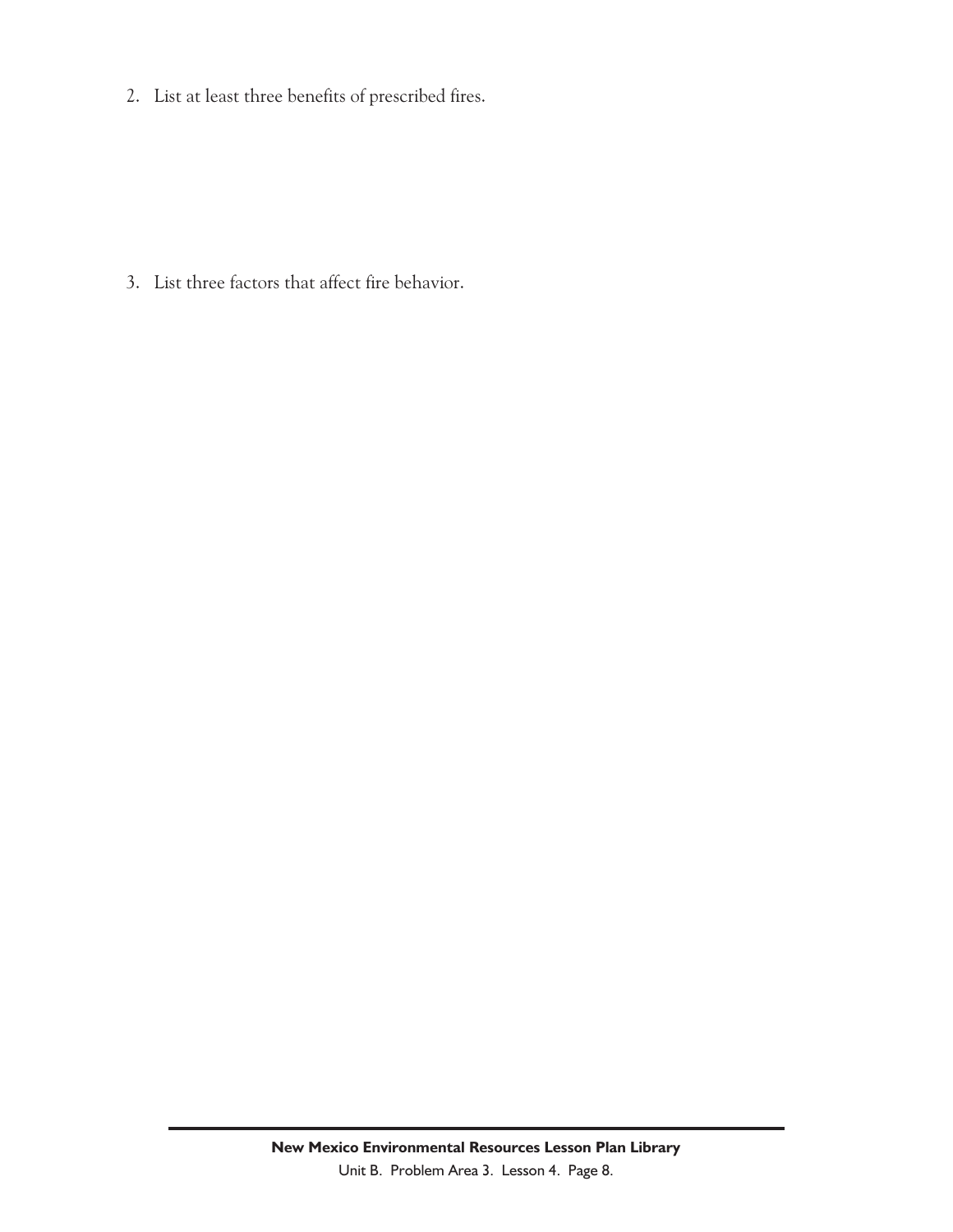

# TYPES OF FOREST FIRES



## **SURFACE FIRES**



# **GROUND FIRES**



# **CROWN FIRES**

*(Courtesy, Interstate Publishers, Inc.)*